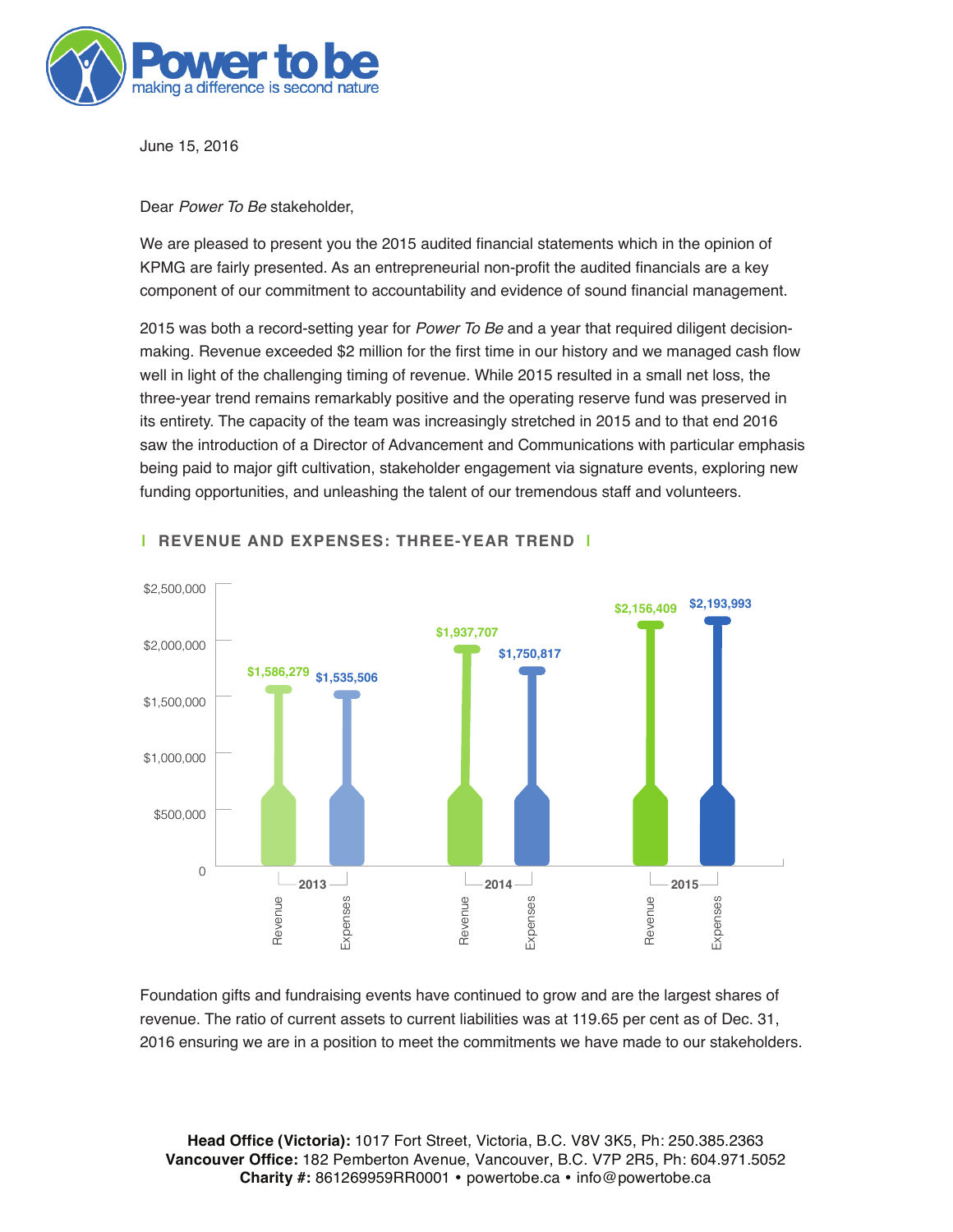

We continue to invest appropriately in programming and fundraising to respond to the increasing need of the communities we serve. We operate well within the standards articulated by the Canada Revenue Agency and for every dollar invested in fundraising we return \$3.15.

### **| SOURCES OF REVENUE |**



### **| DISTRIBUTION OF EXPENSES |**



Maintaining revenue and funding from our valued donors, while extending our network of support is of paramount importance as we put down roots at our Prospect Lake site in Victoria and extend our reach in the Lower Mainland. It is also vital that we continue to build trust with the community we serve by delivering quality programs, investing in infrastructure, spending judiciously and growing the operating reserve fund.

Sincerely,

Jennifer Garrett, Director of Finance and Operations

**Head Office (Victoria):** 1017 Fort Street, Victoria, B.C. V8V 3K5, Ph: 250.385.2363 **Vancouver Office:** 182 Pemberton Avenue, Vancouver, B.C. V7P 2R5, Ph: 604.971.5052 Charity #: 861269959RR0001 • powertobe.ca • info@powertobe.ca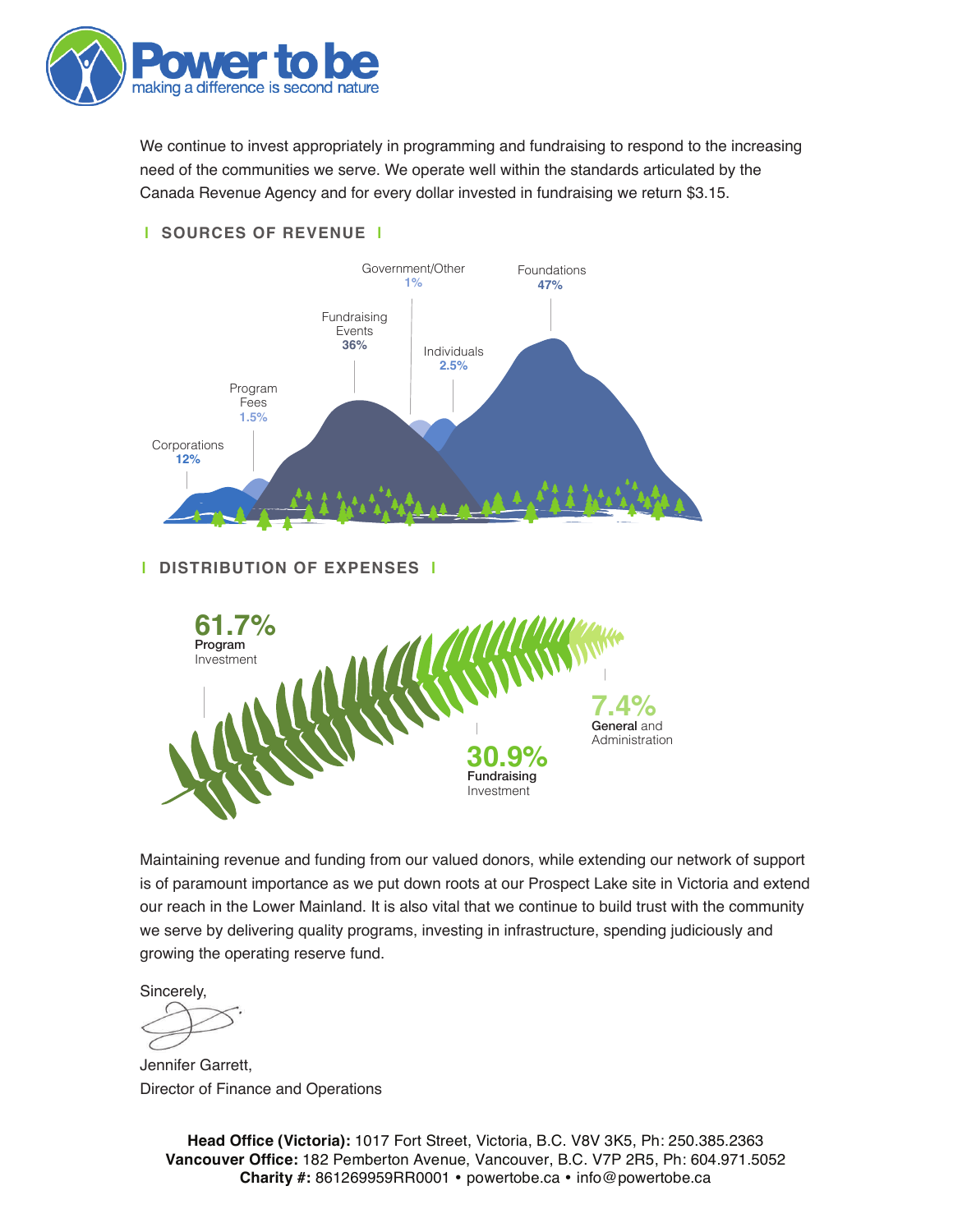Financial Statements of

### **POWER TO BE ADVENTURE THERAPY SOCIETY**

Year ended December 31, 2015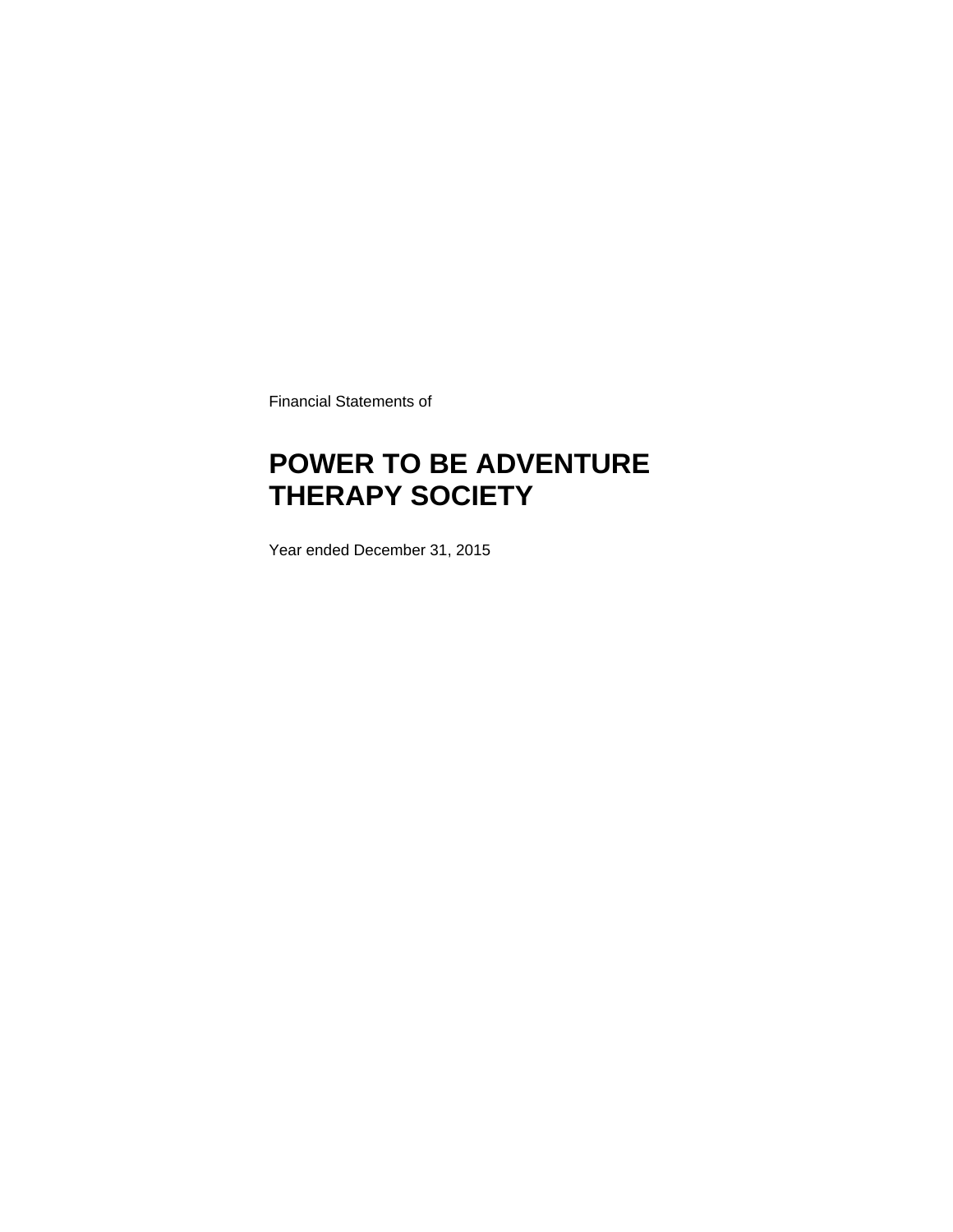

KPMG LLP St. Andrew's Square II 800-730 View Street Victoria BC V8W 3Y7 Canada Telephone (250) 480-3500 Fax (250) 480-3539

### **INDEPENDENT AUDITORS' REPORT**

*To the Members of Power To Be Adventure Therapy Society*

### **Report on the Financial Statement**s

We have audited the accompanying financial statements of Power To Be Adventure Therapy Society, which comprise the statement of financial position as at December 31, 2015, the statements of operations, changes in net assets and cash flows for the year then ended, and notes, comprising a summary of significant accounting policies and other explanatory information.

#### *Management's Responsibility for the Financial Statements*

Management is responsible for the preparation and fair presentation of these financial statements in accordance with Canadian accounting standards for not-for-profit organizations, and for such internal control as management determines is necessary to enable the preparation of financial statements that are free from material misstatement, whether due to fraud or error.

#### *Auditors' Responsibility*

Our responsibility is to express an opinion on these financial statements based on our audit. We conducted our audit in accordance with Canadian generally accepted auditing standards. Those standards require that we comply with ethical requirements and plan and perform the audit to obtain reasonable assurance about whether the financial statements are free from material misstatement.

An audit involves performing procedures to obtain audit evidence about the amounts and disclosures in the financial statements. The procedures selected depend on our judgment, including the assessment of the risks of material misstatement of the financial statements, whether due to fraud or error. In making those risk assessments, we consider internal control relevant to the entity's preparation and fair presentation of the financial statements in order to design audit procedures that are appropriate in the circumstances, but not for the purpose of expressing an opinion on the effectiveness of the entity's internal control. An audit also includes evaluating the appropriateness of accounting policies used and the reasonableness of accounting estimates made by management, as well as evaluating the overall presentation of the financial statements.

We believe that the audit evidence we have obtained is sufficient and appropriate to provide a basis for our audit opinion.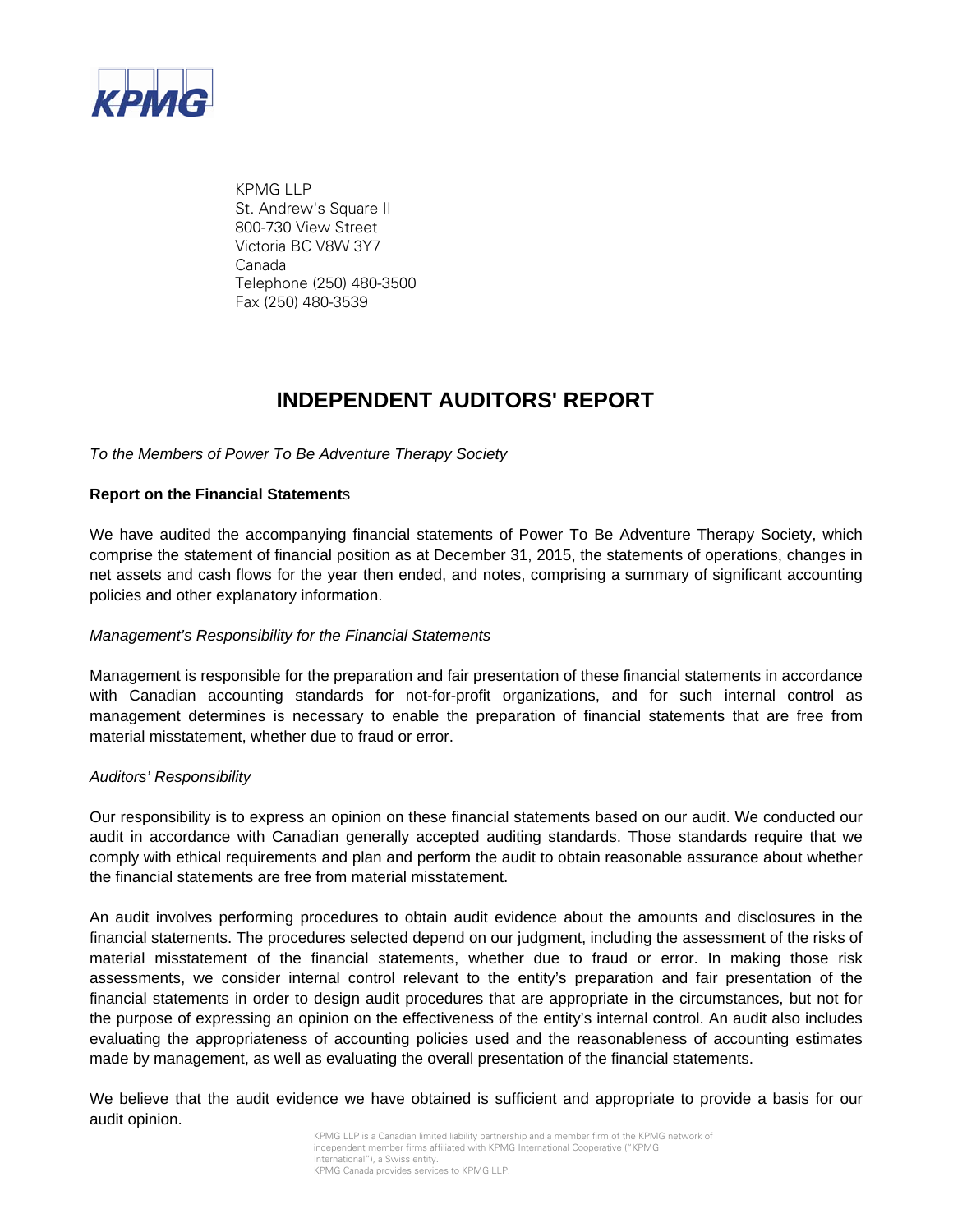

*Power to Be Adventure Therapy Society Page 2*

#### *Opinion*

In our opinion, the financial statements present fairly, in all material respects, the financial position of Power To Be Adventure Therapy Society as at December 31, 2015, and its results of operations and its cash flows for the year then ended in accordance with Canadian accounting standards for not-for-profit organizations.

### **Report on Other Legal and Regulatory Requirements**

As required by the Society Act (British Columbia), we report that, in our opinion, the accounting principles in the Canadian accounting standards for not-for-profit organizations have been applied on a basis consistent with that of the preceding year.

 $kPMS$  11P

Chartered Professional Accountants

May 16, 2016 Victoria, Canada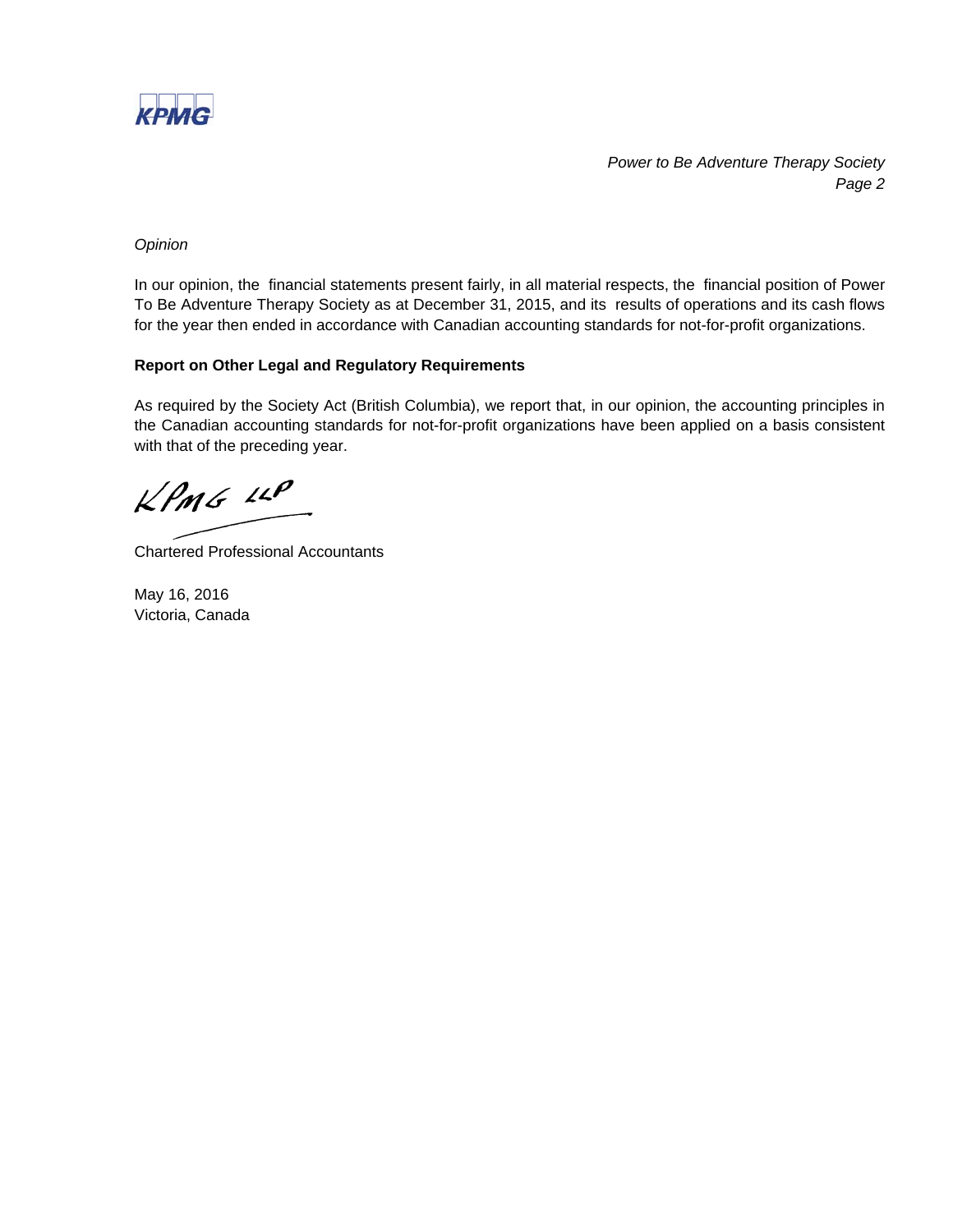Financial Statements

Year ended December 31, 2015

#### Financial Statements

| <b>Statement of Financial Position</b> | 1 |
|----------------------------------------|---|
| <b>Statements of Operations</b>        | 2 |
| Statements of Changes in Net Assets    | 3 |
| <b>Statements of Cash Flows</b>        | 4 |
| <b>Notes to Financial Statements</b>   | 5 |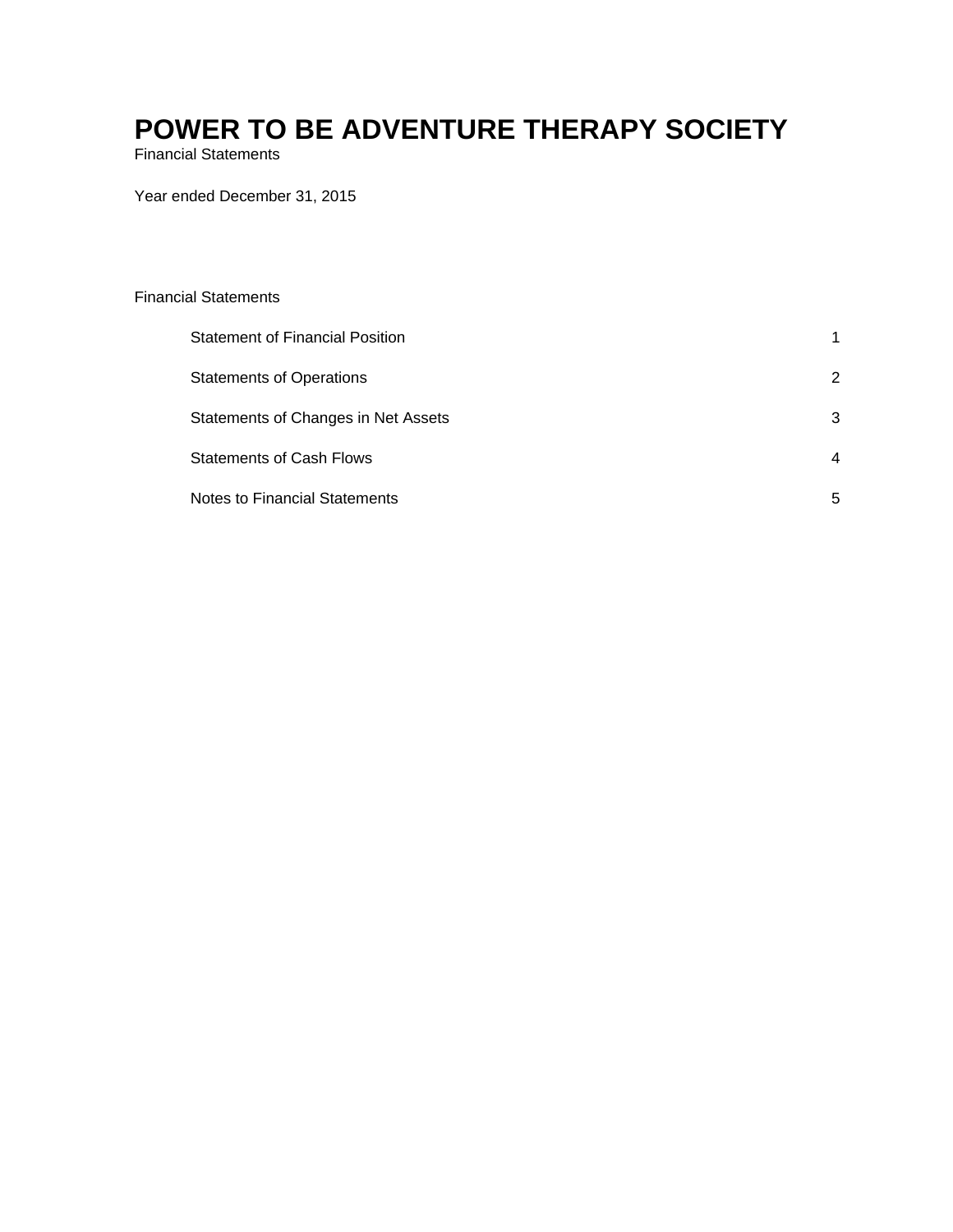**Statement of Financial Position** 

December 31, 2015, with comparative information for 2014

|                                                           |    | 2015    | 2014          |
|-----------------------------------------------------------|----|---------|---------------|
| <b>Assets</b>                                             |    |         |               |
| Current assets:                                           |    |         |               |
| Cash                                                      | \$ | 257,228 | \$<br>407,590 |
| Accounts receivable                                       |    | 51,185  | 3,219         |
| Due from government agencies                              |    | 8,626   | 16,851        |
| Other receivables                                         |    |         | 14,986        |
| Prepaid expenses and deposits                             |    | 18,095  | 15,183        |
|                                                           |    | 335,134 | 457,829       |
| Cash restricted for operating reserve (note 6)            |    | 281,118 | 179,157       |
| Capital assets (note 2)                                   |    | 91,335  | 92,968        |
|                                                           | S  | 707,587 | \$<br>729,954 |
| Liabilities and Net Assets                                |    |         |               |
|                                                           |    |         |               |
| <b>Current liabilities:</b>                               |    |         |               |
| Accounts payable and accrued liabilities                  | S  | 94.064  | \$<br>69,427  |
| Due to government agencies                                |    | 10,744  | 7,531         |
| Deferred contributions related to operations (note 4)     |    | 19,068  | 28,814        |
|                                                           |    | 123,876 | 105,772       |
| Deferred contributions related to capital assets (note 5) |    | 32,354  | 35,241        |
|                                                           |    | 156,230 | 141,013       |
| Net assets:                                               |    |         |               |
| Invested in capital assets                                |    | 58,982  | 57,727        |
| Internally restricted for operating reserve (note 6)      |    | 281,118 | 279,157       |
| Unrestricted                                              |    | 211,257 | 252,057       |
|                                                           |    | 551,357 | 588,941       |
| Commitments (note 9)                                      |    |         |               |
|                                                           | \$ | 707,587 | \$<br>729,954 |

See accompanying notes to financial statements.



 $\mathbf{1}$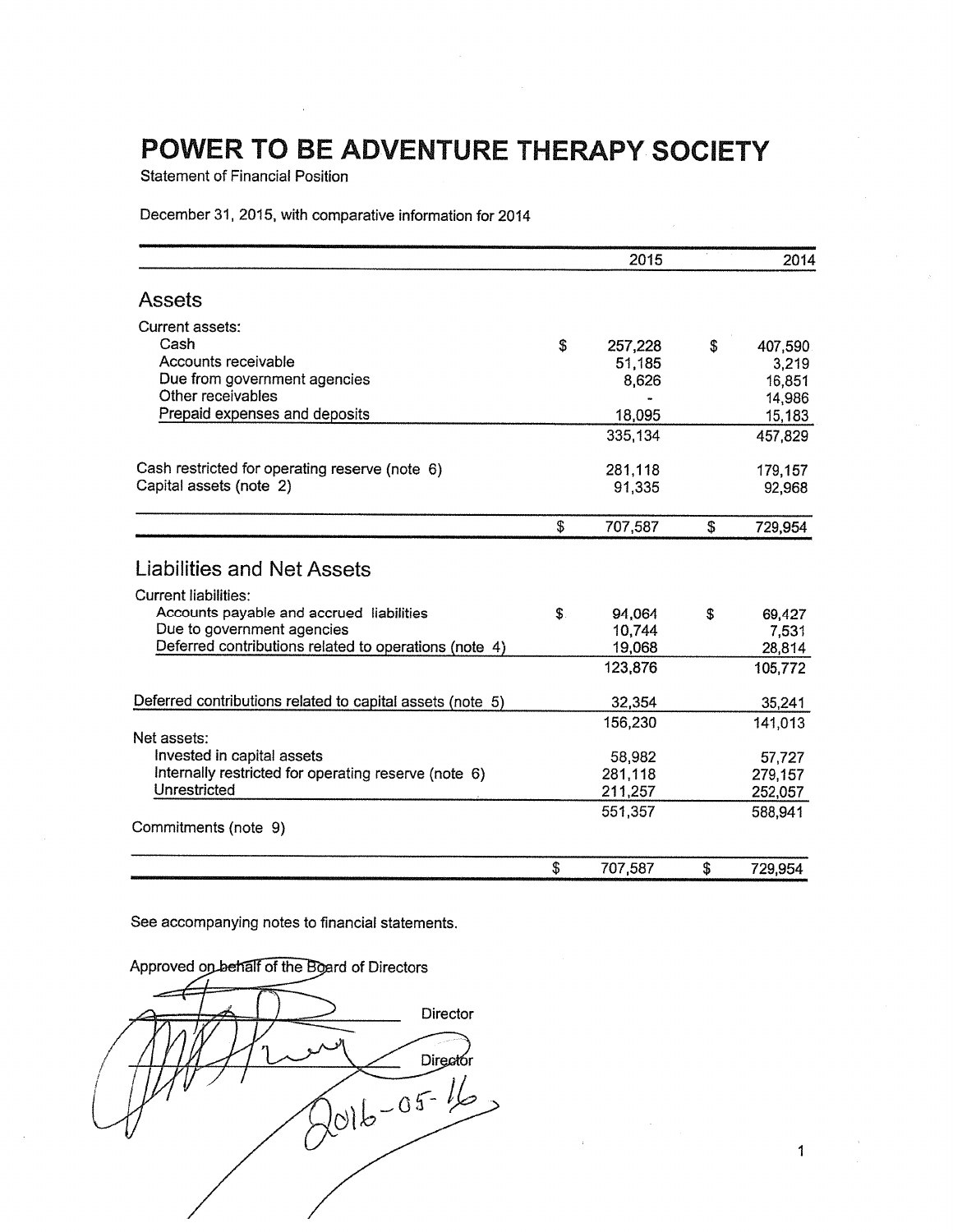Statement of Operations

Year ended December 31, 2015, with comparative information for 2014

|                                              | 2015            | 2014            |
|----------------------------------------------|-----------------|-----------------|
| Revenue:                                     |                 |                 |
| Fundraising                                  | \$<br>2,104,161 | \$<br>1,838,978 |
| Program fees                                 | 34,585          | 23,713          |
| Government funding                           | 6,520           |                 |
|                                              |                 | 54,459          |
| Amortization of deferred contributions       | 8,873           | 18,706          |
| Interest                                     | 2,270           | 1,851           |
|                                              | 2,156,409       | 1,937,707       |
| Expenses: (note 7)                           |                 |                 |
| Program costs                                | 1,336,293       | 1,095,984       |
| Fundraising                                  | 668,472         | 480,602         |
| General and administrative                   | 159,719         | 124,983         |
| Amortization of capital assets               | 29,509          | 49,248          |
|                                              | 2,193,993       | 1,750,817       |
|                                              |                 |                 |
| Excess (deficiency) of revenue over expenses | \$<br>(37,584)  | \$<br>186,890   |

See accompanying notes to financial statements.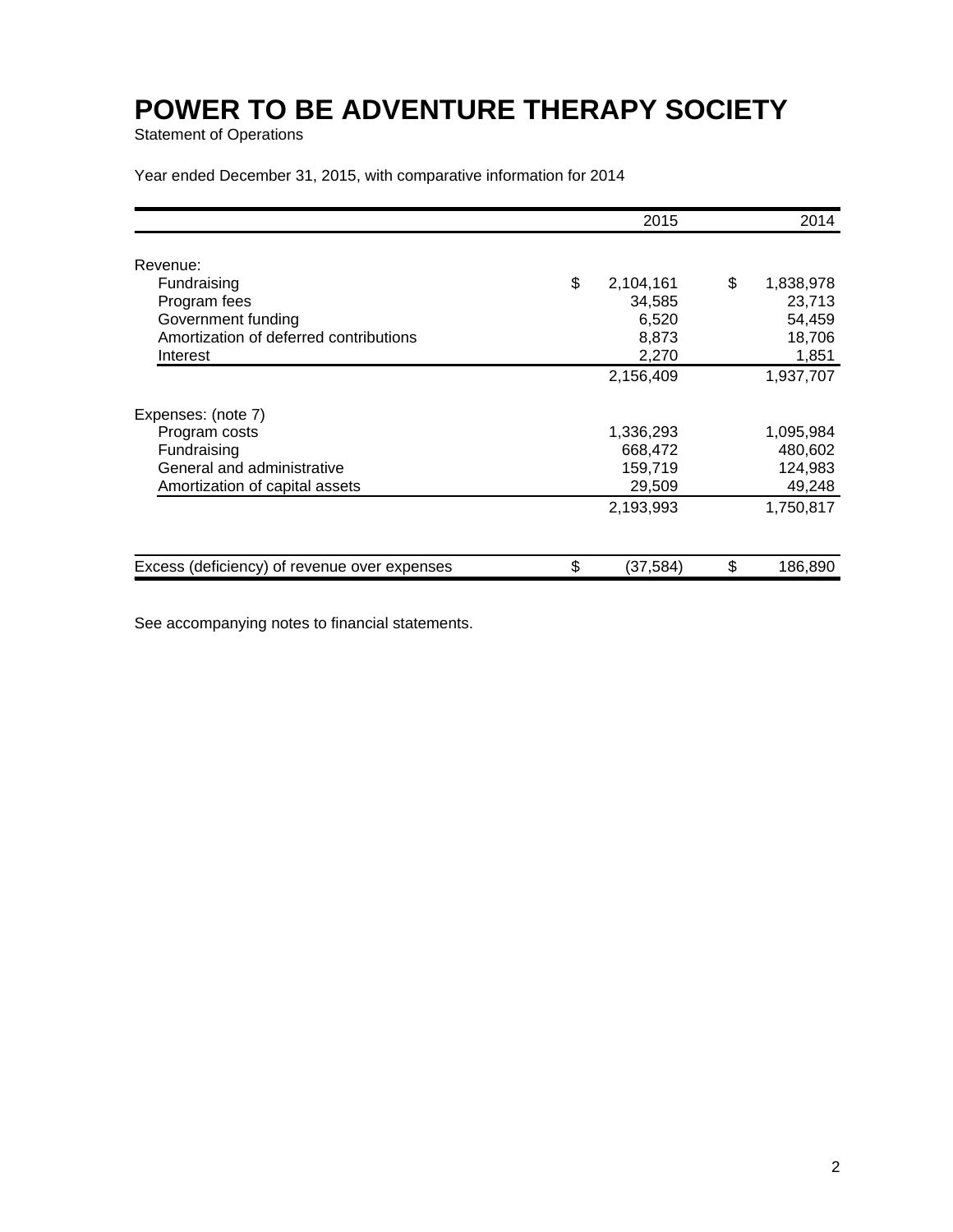Statement of Changes in Net Assets

Year ended December 31, 2015, with comparative information for 2014

|                                                             |                | Internally<br>restricted |                      |           |           |
|-------------------------------------------------------------|----------------|--------------------------|----------------------|-----------|-----------|
|                                                             | Invested in    | for operating            |                      | 2015      | 2014      |
|                                                             | capital assets |                          | reserve Unrestricted | Total     | Total     |
| Net assets, beginning of year                               | \$<br>57,727   | \$279,157                | \$252,057            | \$588,941 | \$402,051 |
|                                                             |                |                          |                      |           |           |
| Excess (deficiency) of revenue<br>over expenses             | (22, 426)      | ٠                        | (15, 158)            | (37, 584) | 186,890   |
| Investment in capital assets                                | 29,667         |                          | (29, 667)            |           |           |
| Transfer from unrestricted to<br>invested in capital assets | (5,986)        |                          | 5,986                |           |           |
| Interest income                                             |                | 1,961                    | (1,961)              |           |           |
| Net assets, end of year                                     | \$<br>58,982   | \$281,118                | \$211,257            | \$551,357 | \$588,941 |

See accompanying notes to financial statements.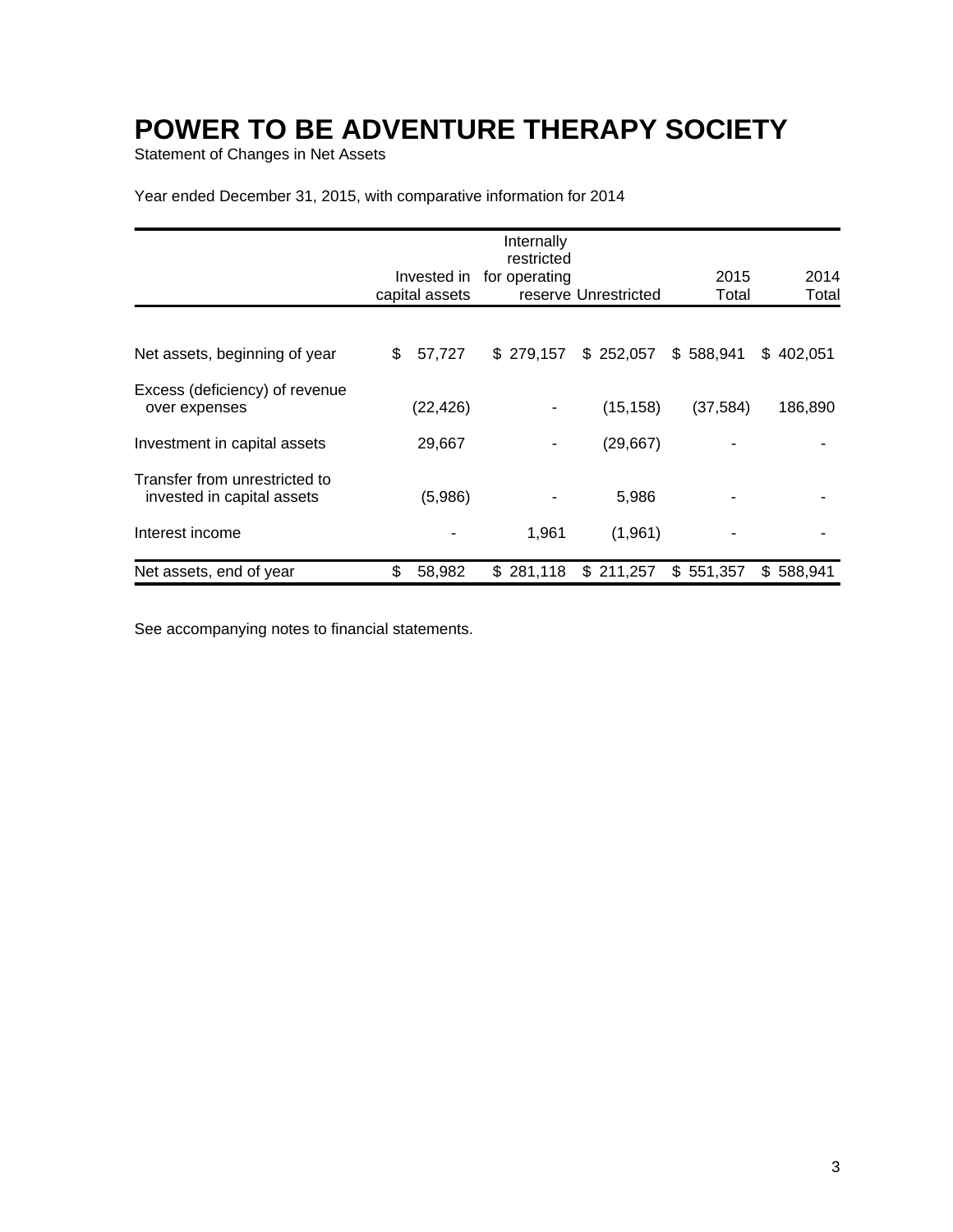Statement of Cash Flows

Year ended December 31, 2015, with comparative information for 2014

|                                                                                        | 2015            | 2014          |
|----------------------------------------------------------------------------------------|-----------------|---------------|
| Cash provided by (used in):                                                            |                 |               |
| Operations:                                                                            |                 |               |
| Excess (deficiency) of revenue over expenses<br>Items not involving cash:              | \$<br>(37, 584) | \$<br>186,890 |
| Amortization of capital assets<br>Amortization of deferred contributions related to    | 29,509          | 49,248        |
| capital assets                                                                         | (8, 873)        | (18, 707)     |
| Loss on disposal of capital assets<br>Recognition of deferred contributions related to | 1,790           |               |
| operations<br>Changes in non-cash operating working captial:                           | (28, 760)       | (48, 280)     |
| Accounts receivable                                                                    | (47, 966)       | (576)         |
| Due from government agencies                                                           | 8,225           | (10, 735)     |
| Other receivables                                                                      | 14,986          | (14,986)      |
| Prepaid expenses and deposits                                                          | (2,912)         | (3,990)       |
| Accounts payable and accrued liabilities                                               | 24,638          | 51,937        |
| Due to government agencies                                                             | 3,213           | 4,001         |
|                                                                                        | (43, 734)       | 194,802       |
| Contributions received related to operations                                           | 25,000          | 53,700        |
|                                                                                        | (18, 734)       | 248,502       |
| Investing:                                                                             |                 |               |
| Purchases of capital assets                                                            | (29, 667)       | (12, 935)     |
| Financing:                                                                             |                 |               |
| Increase in restricted cash for operating reserve                                      | (101, 961)      | (21, 748)     |
| Contributions received for capital assets                                              |                 | 8,000         |
|                                                                                        | (101, 961)      | (13, 748)     |
| Increase in cash                                                                       | (150, 362)      | 221,819       |
| Cash, beginning of year                                                                | 407,590         | 185,771       |
| Cash, end of year                                                                      | \$<br>257,228   | \$<br>407,590 |

See accompanying notes to financial statements.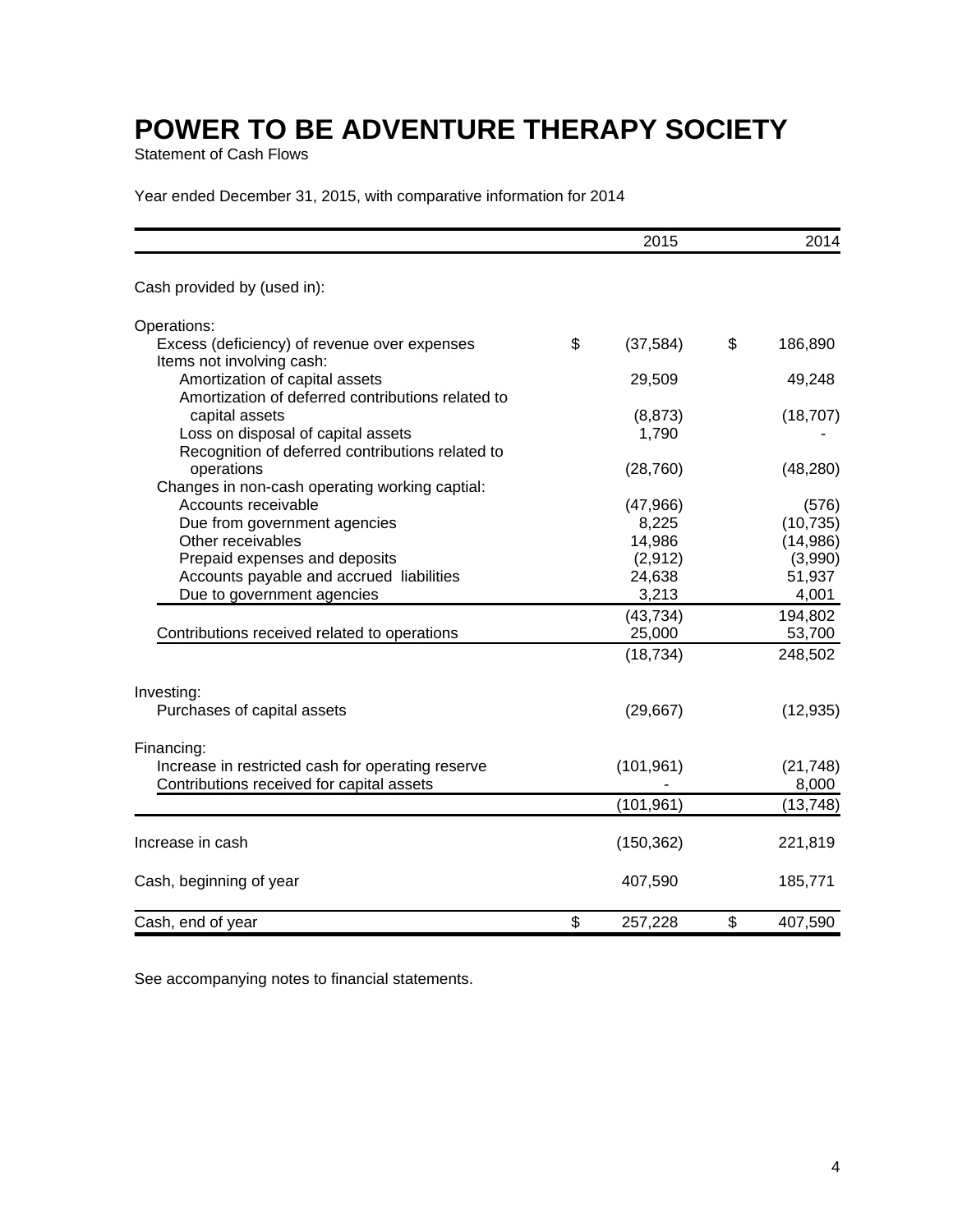Notes to Financial Statements

Year ended December 31, 2015

Power To Be Adventure Therapy Society ("Power To Be") inspires youth and families in need of support to discover their limitless abilities through nature-based programs. The Power To Be Adaptive Recreation program is a positive response to the community need for inclusive, nature-based recreation activities for people living with a barrier or disability. The Power To Be Wilderness School is a multi-year program for youth that fosters positive social and life skills development through outdoor adventure activities. Power To Be was incorporated under the B.C. Society Act, January 17, 2003, and is a registered charity under the Income Tax Act.

### **1. Significant accounting policies:**

The financial statements of the Society have been prepared in accordance with Canadian accounting standards for not-for-profit organizations. The following is a summary of the significant accounting policies used in the preparation of the financial statements.

(a) Revenue recognition:

Power To Be follows the deferral method of accounting for contributions:

Unrestricted contributions are recognized as revenue when received or receivable if the amount to be received can be reasonably estimated and collection is reasonably assured.

Restricted contributions related to expenses of future periods are deferred and recognized as revenue in the year in which the related expenses are incurred.

Restricted contributions for the purchase of capital assets that will be amortized are deferred and recognized as revenue on the same basis as the amortization expense related to the acquired capital assets.

Program fees are recognized in the year in which the services are rendered.

Donations of materials and services that would have otherwise been purchased are recorded at their fair value at the date of contribution.

(b) Allocation of expenses:

Power To Be engages in program and fundraising activities. The costs of each activity include the costs of personnel and other expenses that are directly related to the function.

Power To Be also incurs and attributes general support expenses that are common to the administration of the organization and each of its activities. The allocation is based on the relative time and distribution of staff across program fundraising and administration activities.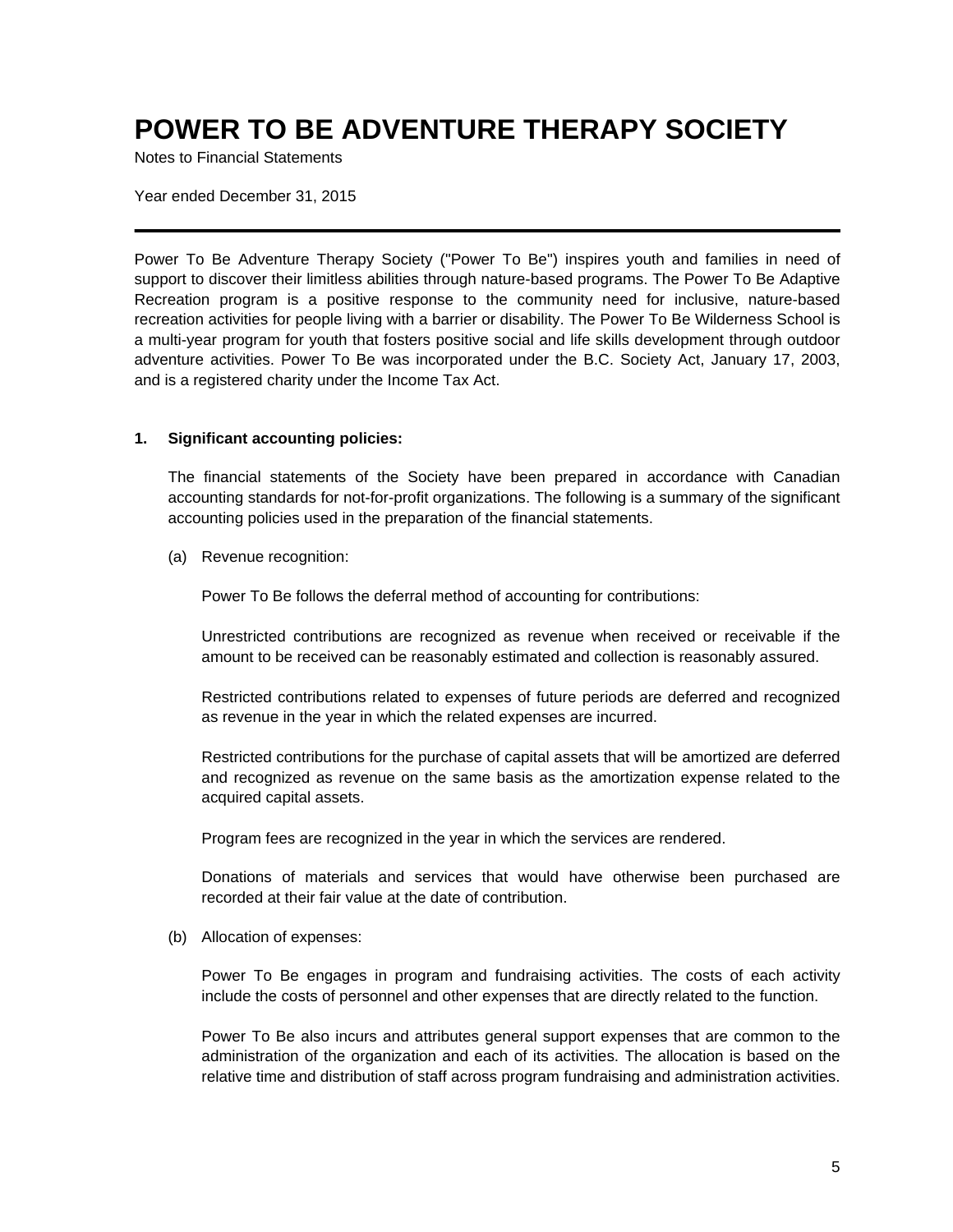Notes to Financial Statements (continued)

Year ended December 31, 2015

#### **1. Significant accounting policies (continued):**

(c) Capital assets:

Purchased capital assets are recorded at cost. Contributed capital assets are recorded at fair value at the date of contribution. Amortization is provided on a declining basis over the assets' estimated useful lives as follows:

| Asset                  | Rate |
|------------------------|------|
| <b>Boat</b>            | 20%  |
| Computer equipment     | 30%  |
| Furniture and fixtures | 20%  |
| Outdoor equipment      | 20%  |
| Shed                   | 10%  |
| Vehicles               | 20%  |

When a capital asset no longer has any long-term service potential to Power To Be, the excess of its net carrying amount over any residual value is recognized as an expense in the statement of operations.

(d) Pledges and contributed services:

Pledges from donors are recorded when payment is received by Power To Be or the transfer of property is completed.

Power to Be acknowledges the substantial and significant services provided by its many volunteers. Because of the difficulty in determining fair value, contributed services are not recognized in the financial statements.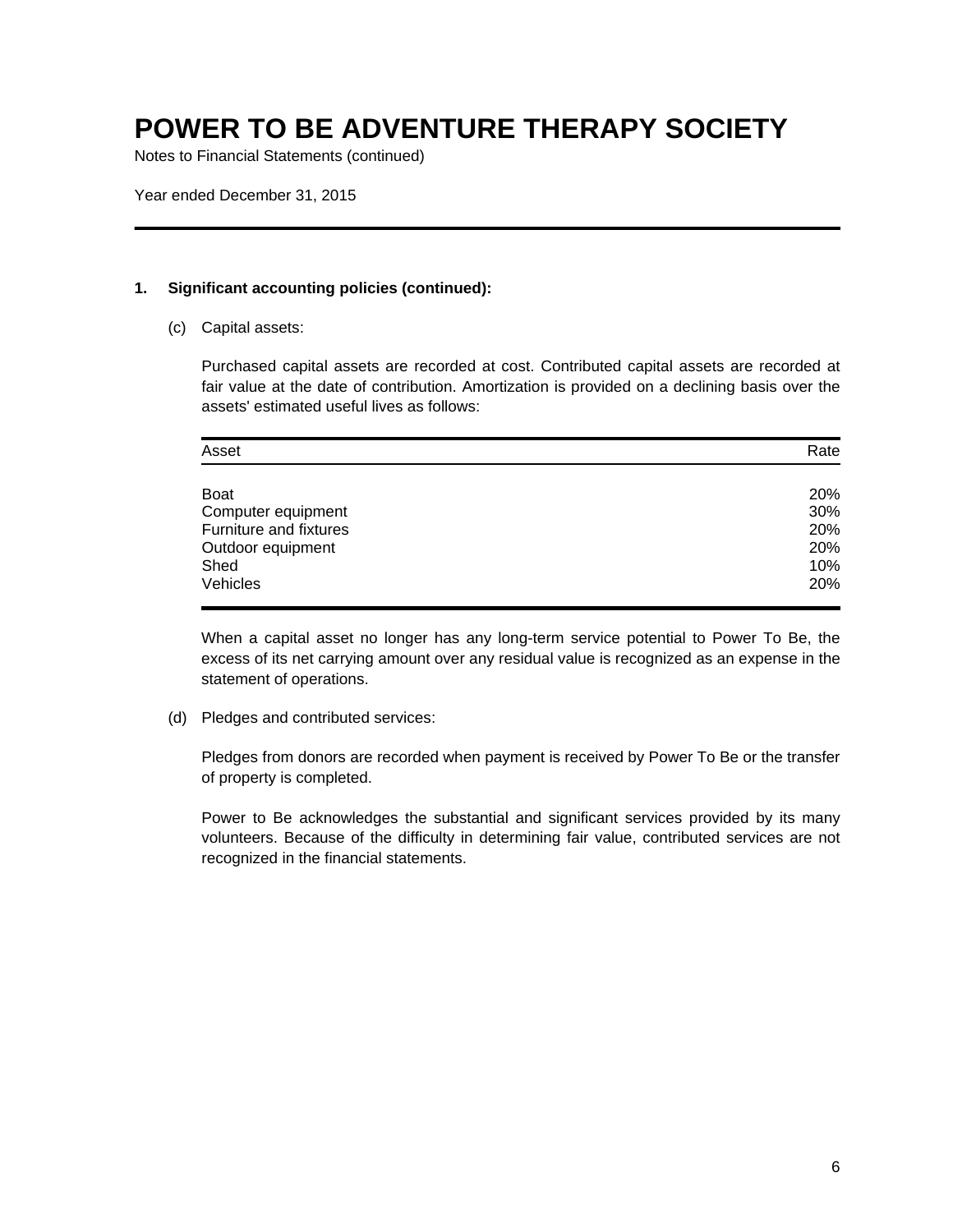Notes to Financial Statements (continued)

Year ended December 31, 2015

#### **1. Significant accounting policies (continued):**

(e) Financial instruments:

Financial instruments are recorded at fair value on initial recognition. Investments that are quoted in an active market are subsequently measured at fair value and all changes in the fair value are recognized in net income in the period incurred. All other financial instruments are subsequently recorded at cost or amortized cost, unless management has elected to carry the instruments at fair value. Power To Be has not elected to carry any such financial instruments at fair value.

Transaction costs incurred on the acquisition of financial instruments measured subsequently at fair value are expensed as incurred. All other financial instruments are adjusted by transaction costs incurred on acquisition and financing costs, which are amortized using the straight-line method.

Financial assets are assessed for impairment on an annual basis at the end of the fiscal year if there are indicators of impairment. If there is an indicator of impairment, Power To Be determines if there is a significant adverse change in the expected amount or timing of future cash flows from the financial asset. If there is a significant adverse change in the expected cash flows, the carrying value of the financial asset is reduced to the highest of the present value of the expected cash flows, the amount that could be realized from selling the financial asset or the amount Power To Be expects to realize by exercising its right to any collateral. If events and circumstances reverse in a future period, an impairment loss will be reversed to the extent of the improvement, not exceeding the initial carrying value.

(f) Use of estimates:

The preparation of financial statements requires management to make estimates and assumptions that affect the reported amounts of assets and liabilities and the disclosure of contingent assets and liabilities at the date of the financial statements and the reported amounts of revenues and expenses during the period. Actual results could differ from those estimates.

(g) Comparative information:

Certain comparative information has been reclassified to conform with the financial statement presentation for the current year.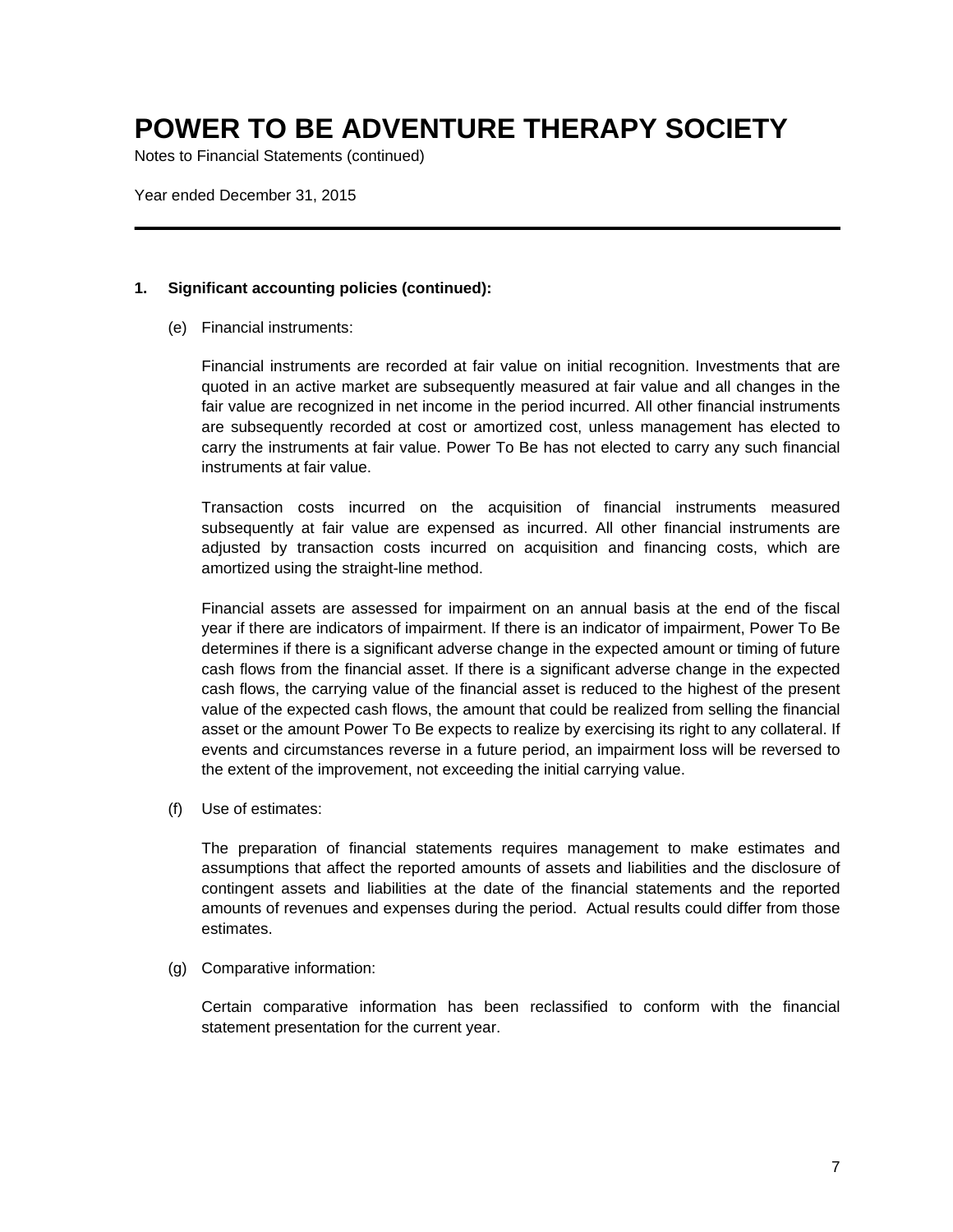Notes to Financial Statements (continued)

Year ended December 31, 2015

### **2. Capital assets:**

|                                                    |                  | Accumulated      | Net book        |
|----------------------------------------------------|------------------|------------------|-----------------|
| December 31, 2015                                  | Cost             | amortization     | value           |
| <b>Boats</b>                                       | \$<br>118,042    | \$<br>90,858     | \$<br>27,184    |
| Computer equipment                                 | 31,357           | 16,045           | 15,312          |
| <b>Furniture and fixtures</b><br>Outdoor equipment | 18,209<br>62,072 | 15,380<br>49,604 | 2,829<br>12,468 |
| Shed                                               | 11,831           | 6,738            | 5,093           |
| Vehicles                                           | 101,571          | 73,122           | 28,449          |
|                                                    | \$<br>343,082    | \$<br>251,747    | \$<br>91,335    |
|                                                    |                  |                  |                 |
|                                                    |                  | Accumulated      | Net book        |
| December 31, 2014                                  | Cost             | amortization     | value           |
| <b>Boats</b>                                       | \$<br>115,198    | \$<br>84,062     | \$<br>31,136    |
| Computer equipment                                 | 25,286           | 13,934           | 11,352          |
| Furniture and fixtures                             | 18,209           | 15,054           | 3,155           |
| Outdoor equipment                                  | 49,955           | 41,715           | 8,240           |
| Shed                                               | 11,831           | 6,172            | 5,659           |
| Vehicles                                           | 99,436           | 66,010           | 33,426          |
|                                                    | \$<br>319,915    | \$<br>226,947    | \$<br>92,968    |

During the year equipment with a net book value of \$1,790 (2014 - \$25,146) was written off.

### **3. Bank indebtedness:**

Power To Be has an undrawn business line of credit, with an authorized amount of \$75,000, bearing interest at 2.0% over the bank prime rate and due on demand.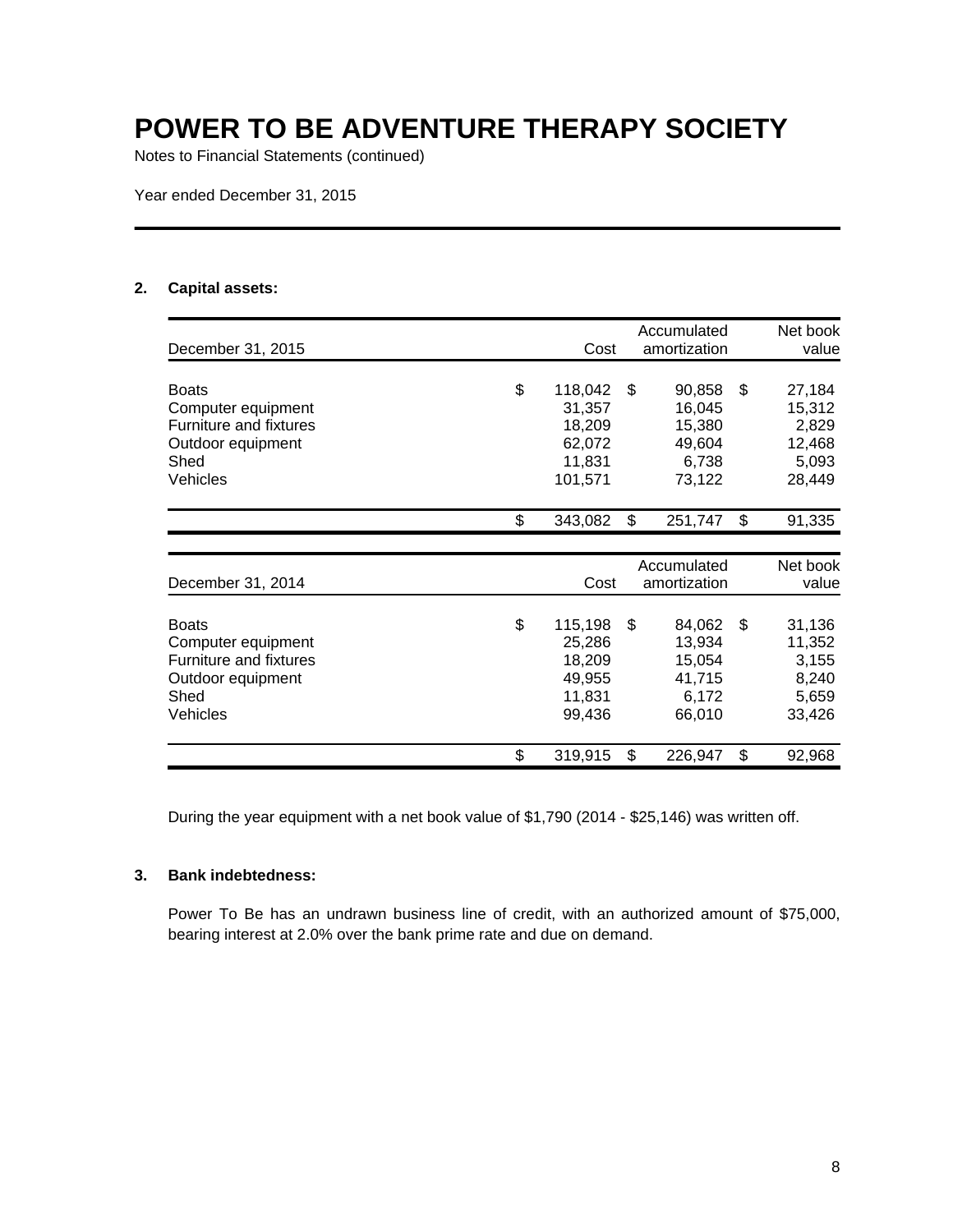Notes to Financial Statements (continued)

Year ended December 31, 2015

### **4. Deferred contributions related to operations:**

Deferred contributions related to operations represent unspent externally restricted resources received that will be expended in a subsequent year. Changes in the deferred contributions balance are as follows:

|                                                                                                                               |    | 2015                   | 2014                |
|-------------------------------------------------------------------------------------------------------------------------------|----|------------------------|---------------------|
| Balance, beginning of year<br>Amount recognized as revenue<br>Amount transferred to deferred contributions related to capital | \$ | 28,814 \$<br>(28, 760) | 27,500<br>(48, 280) |
| assets<br>Current year contributions received                                                                                 |    | (5,986)<br>25,000      | (4, 106)<br>53,700  |
| Balance, end of year                                                                                                          | S  | 19.068                 | 28,814              |

### **5. Deferred contributions related to capital assets:**

Deferred contributions related to capital assets represent externally restricted contributions for acquisition of tangible capital assets that will be recognized as revenue in future periods over the remaining useful life of the assets. Changes in the deferred contributions balance for the year are as follows:

|                                                                                                                                | 2015                     | 2014               |
|--------------------------------------------------------------------------------------------------------------------------------|--------------------------|--------------------|
| Balance, beginning of year<br>Current year contributions received<br>Amount transferred from deferred contributions related to | \$<br>35.241<br>\$.<br>۰ | 41.842<br>8,000    |
| operations<br>Amounts amortized to revenue                                                                                     | 5.986<br>(8, 873)        | 4.106<br>(18, 707) |
| Balance, end of year                                                                                                           | 32.354                   | 35.241             |

#### **6. Internally restricted net assets:**

Power To Be's Board of Directors have internally restricted \$281,118 (2014 - \$279,157) of unrestricted net assets to be held for the purpose of providing an operating reserve. Interest earned on internally restricted assets is restricted for the same purpose and added to the reserve as earned. This internally restricted amount is not available for use without approval of the Board of Directors. During the year, the board approved a transfer of \$nil (2014 - \$100,000) cash to restricted for operating reserve.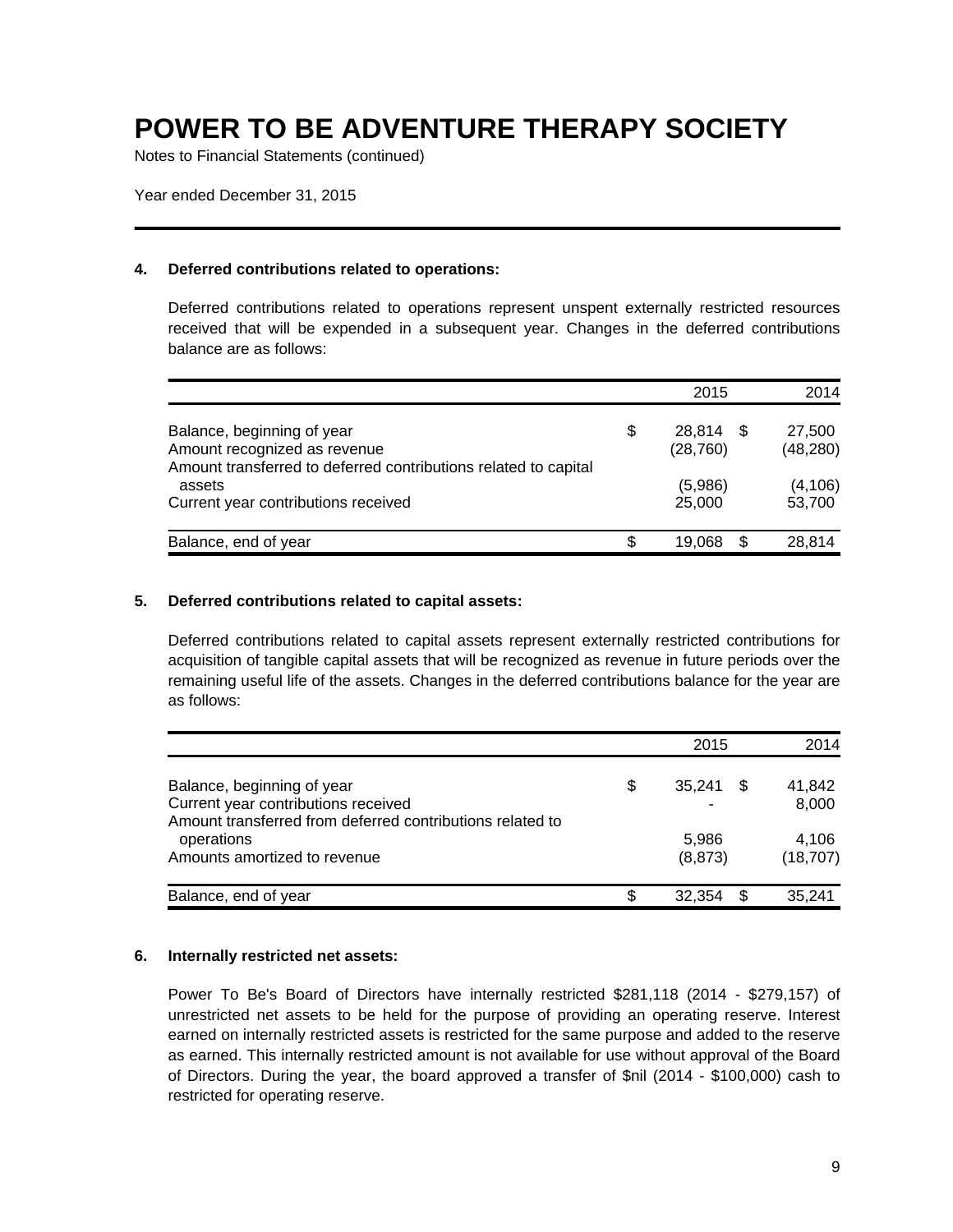Notes to Financial Statements (continued)

Year ended December 31, 2015

### **7. Allocation of expenses:**

As described in note 1(b) Power To Be attributes certain common expenses to its activities. Total personnel, marketing and general and administration costs attributed during the year are as follows:

| December 31, 2015                                    | Program costs                        |    | Fundraising                 |    | General and<br>administration | Total                          |
|------------------------------------------------------|--------------------------------------|----|-----------------------------|----|-------------------------------|--------------------------------|
| Personnel<br>Marketing<br>General and administration | \$<br>1,008,225<br>18,336<br>128,055 | \$ | 280,062<br>12,224<br>35,571 | \$ | 112,025 \$<br>۰               | 1,400,312<br>30,560<br>163,626 |
|                                                      | 1,154,616                            |    | 327,857                     |    | 112,025                       | 1,594,498                      |
| Direct expenses                                      | 181,678                              |    | 340,615                     |    | 47,694                        | 569,987                        |
|                                                      | \$<br>1,336,294                      | S  | 668,472                     | S  | 159,719<br>S                  | 2,164,485                      |

| December 31, 2014                                    | Program costs                     |   | Fundraising                 | General and<br>administration | Total                          |
|------------------------------------------------------|-----------------------------------|---|-----------------------------|-------------------------------|--------------------------------|
| Personnel<br>Marketing<br>General and administration | \$<br>854,884<br>15,898<br>93,014 | S | 202,473<br>10,599<br>22,030 | \$<br>\$<br>67,491<br>۰       | 1,124,848<br>26,497<br>115,044 |
|                                                      | 963,796                           |   | 235,102                     | 67.491                        | 1,266,389                      |
| Direct expenses                                      | 132,188                           |   | 245,500                     | 57,492                        | 435,180                        |
|                                                      | 1,095,984                         | S | 480.602                     | \$<br>124.983<br>S            | 1.701.569                      |